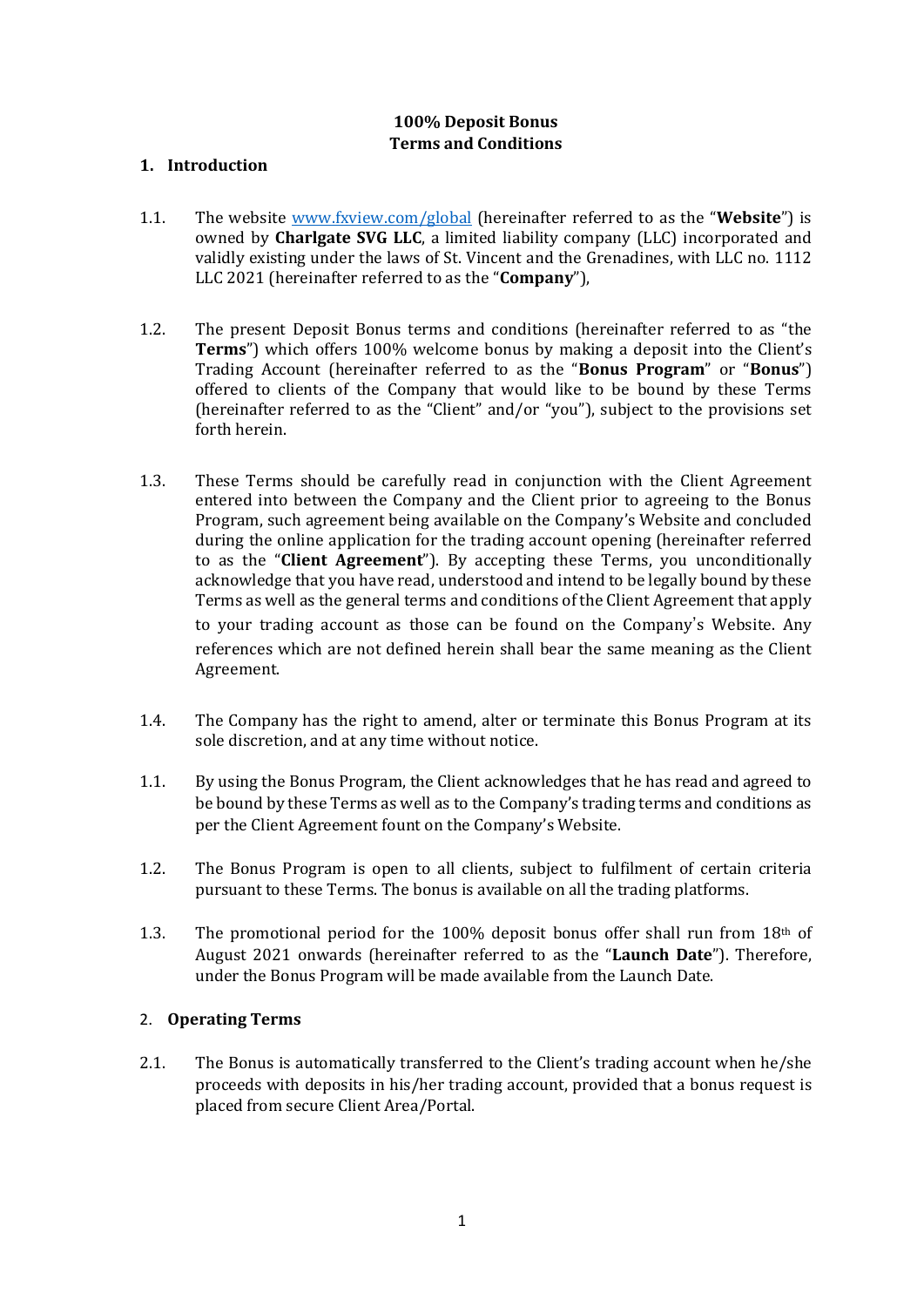- 2.2. The Bonus is available on a per Trading Account basis. The Client must make a minimum deposit on every Client's trading account in order for the Bonus to be made available on each account.
- 2.3. The Company reserves the right to refuse offering of the Bonus at its sole discretion without the need to provide justification. The Company will not be liable for any stop outs or any other consequences that result out of a Bonus cancellation and/or Removal.
- 2.4. If the Company suspects that a Client has abused or attempted to abuse a promotion, or otherwise acted with a lack of good faith towards us, then the Company reserves the right, at its sole discretion, to deny, withhold or withdraw from that Client the Bonus and any profits gained and if necessary to cancel any terms and conditions with respect to that Client, either temporarily or permanently, or terminate that Client's access to the service and/or block that Client's trading account.
- 2.5. Any dispute or situation not covered by these Terms will be resolved by the Company Management in a fair manner.
- 2.6. The Bonus only applies on new deposits of at least USD 200 (Two Hundred United States Dollars) (or any other currency equivalent). The Company considers the maximum allowed bonus based upon 1) the total deposits that the Client made and 2) the available equity in the account.
- 2.7. The maximum allowed bonus is USD 20,000 (Twenty Thousand United States Dollars) (or any other currency equivalent). For the avoidance of doubt, if a Client has multiple trading accounts, then the sum of the bonus awarded for ALL of the Client's trading accounts cannot exceed the amount of USD 20,000 (Twenty Thousand United States Dollars)(or any other currency equivalent).
- 2.8. Unless all requirements of the Bonus Program are met, the Client can withdraw no more than the original deposit plus profits (or minus losses) at any time. Once the original deposit is removed, the bonus is lost. If a part of the original deposit is withdrawn the bonus is removed on a pro rata basis, therefore there will be a partial bonus removal. The Bonus cannot be lost as part of the profit and loss.
- 2.9. The Bonus amount cannot be withdrawn from the Client's trading accounts with the Company.
- 2.10. If any withdrawal made by the Client from his/her trading account results in the actual equity dropping below the Bonus amount, the bonus will be withdrawn to make it equivalent to the actual equity. If the remaining amount falls below the required minimum amount of USD 200(Two Hundred United States Dollars) (or any other currency equivalent), the bonus will be removed entirely from the Client's trading account(s). If the withdrawal requests placed by the Client combined with adverse market movements that may have a negative impact on his open positions in such a manner that the bonus is withdrawn and therefore leads to Stop Out, the Company is not liable for any losses the Client may incur. It is the sole responsibility of the Client to monitor his available margin at all times.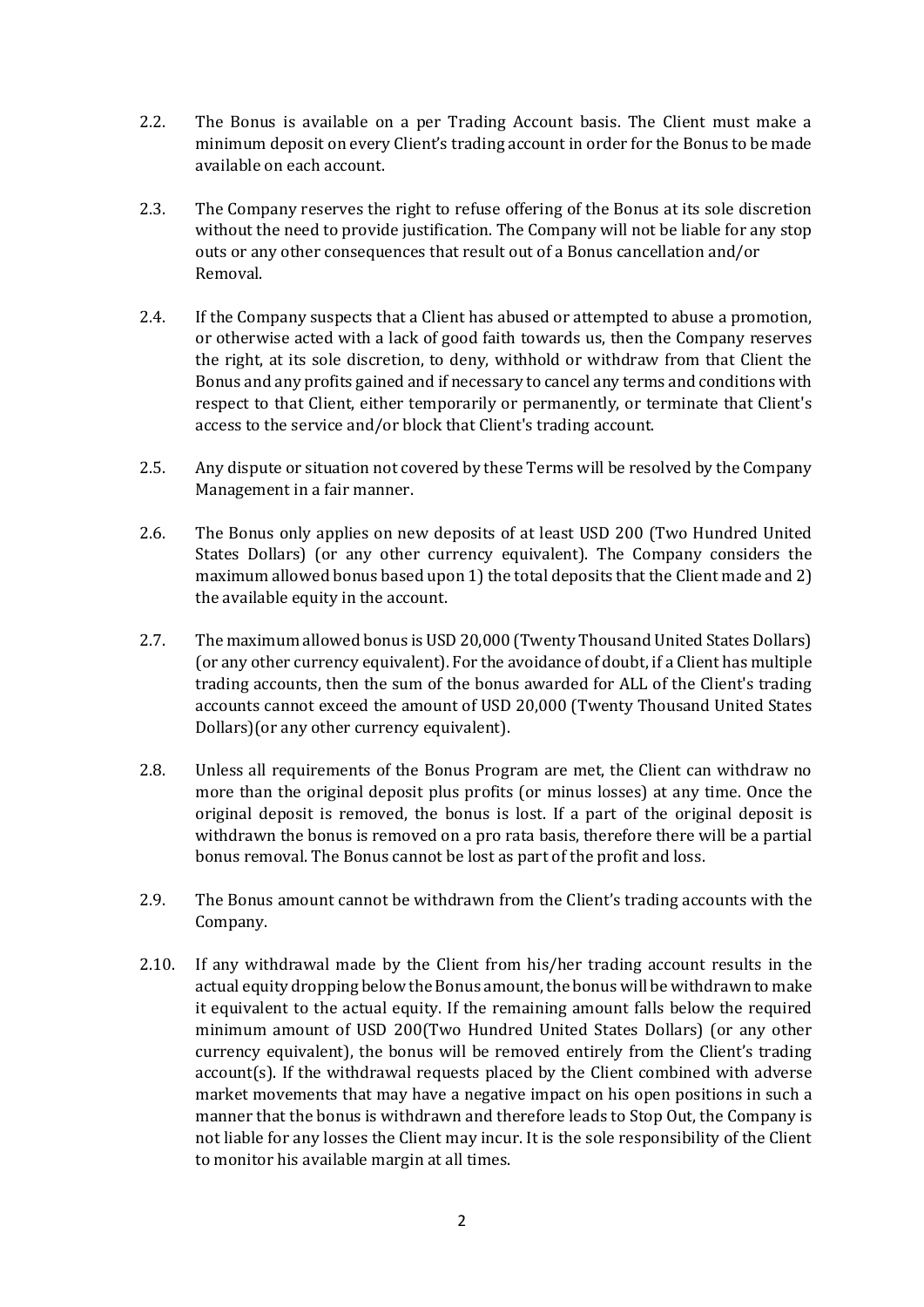- 2.11. In the event where the Client makes an internal transfer from one trading account to another, the equivalent Bonus amount will be removed from the Client's respective trading account. The Client must place a bonus request in the Client Area for a deposit bonus to be applied to the account to which an internal transfer was made. The Company does not allow internal transfers between different Clients' trading accounts.
- 2.12. The Bonus will be removed from the Client's trading account in the following events: (a) where the Client wishes closes his/her trading account and/or to withdraws all the funds from his/her trading account(s) with the Company and/or where the Client has suffered losses equal to the amount deposited in his/her respective trading accounts with the Company.
- 2.13. In the event where the total losses of a Client exceed the amount which the Client deposited in the trading accounts with the Company, the Company's system will automatically stop out the positions in such Client's trading account without any prior notification.
- 2.14. The maximum leverage allowed under the Bonus Program is 1:300. If the Client's current leverage is more than the maximum leverage allowed for the Bonus Program, the Client must first submit a leverage change request to lower it to/ below the maximum allowed and then place a Bonus request.
- 2.15. The Bonus Program is available on all trading platforms of the Company.
- 2.16. The Bonus Program is EXCLUDED from the equity during Stop Out calculation and is cancelled on Stop Out. It is noted that in the trading platforms the Bonus is included in the equity. For the calculation of the Client's real margin level, the Client will need to deduct the Bonus from the equity shown in platforms and divide this amount on the margin used.

### **3. Assessment and Monitoring**

- 3.1. You agree and understand that the Company will be monitoring and recording all of the actions performed by you under the Bonus Program and these Terms and all such actions will be assessed by the Company on a monthly or weekly or daily basis, at its absolute sole discretion in order to:
	- a. Calculate your bonus;
	- b. Establish whether an Event of Default as per the Client Agreement occurs;
	- c. Establish whether you consistently comply with your obligations under these Terms.

# **4. Risk Warning**

4.1. The Client acknowledges that Forex and CFDs are leveraged products which involve a high level of risk. When trading in such products, it is possible for Clients to lose all of their invested capital. These products may not be suitable for everyone, and Clients should ensure that they understand the risks involved.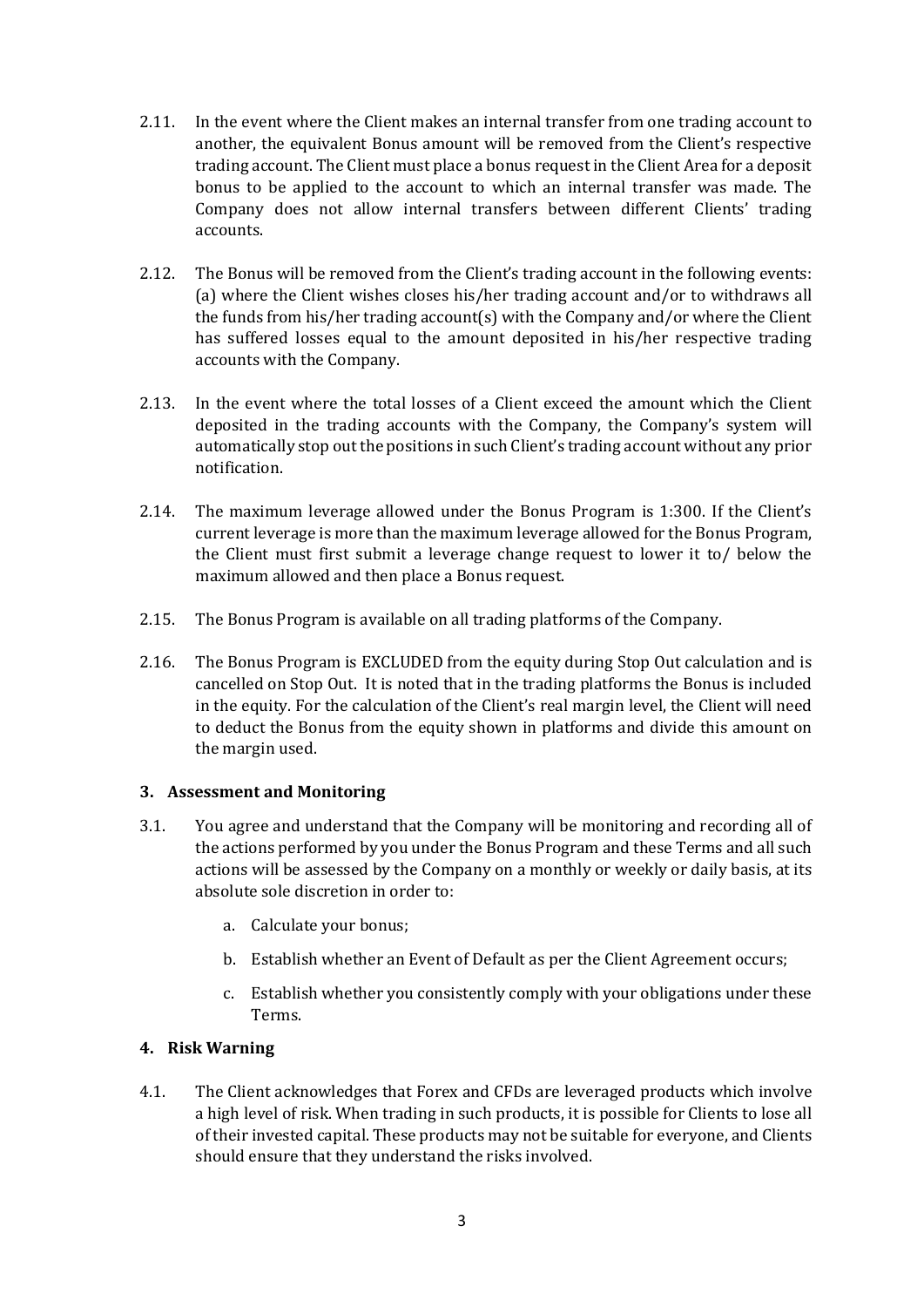### **5. Termination**

- 5.1. The Bonus Program will run indefinitely or until the Company decides to terminate it either due to an Event of Default as per the Client Agreement or on the basis of the Company's discretion.
- 5.2. In the event of termination of the Bonus Program, Clients will be notified of the termination date via the Company's website.
- 5.3. You can choose to terminate your participation at the Bonus Program at any time, by placing a request in the Client Area.
- 5.4. The termination of the participation in the Bonus Program by the Company will not affect the existence of the Client's trading account.
- 5.5. The termination following the occurrence of any abusive conduct and/or behaviour by the participating Client will result in the permanent banning of the participating Client from the Bonus Program, cancellation of profits gained as a result of the abusive practice and termination of his Client account.

### **6. Dispute**

6.1. Any dispute or situation not covered by these Terms will be resolved by the Company Management in a fair manner. The relevant provisions of the Client Agreement as far as it concerns the dispute resolution procedure apply for these Terms.

### **7. Language**

7.1. These Terms are made in English language. Any other language translation is provided for convenience purposes only. In the case of any inconsistency or discrepancy between original English texts and their translation into any other language, as the case may be, the original versions of English shall prevail.

# **8. Legal Information**

- 8.1. The Company reserves the right, at its reasonable discretion:
	- a. to decline registration of any participant in the Bonus Program; and
	- b. disqualify any participant in the Bonus Program who tampers or attempts to tamper with the operation of the Bonus Program or breaches these terms and/or any of the Company's term and/or policies set forth on the Company's Website.
- 8.2. The Company reserves the right, at its reasonable discretion, to discontinue the offering of this Bonus Program to any of its clients, without having to explain the reasons.
- 8.3. The Company reserves the right to alter, amend or terminate the Bonus Program and/or any of the provisions of these Terms or any aspect of them at any time and at its absolute discretion. It is recommended that participants in the Bonus Program consult these Terms & Conditions on the Company's website regularly.